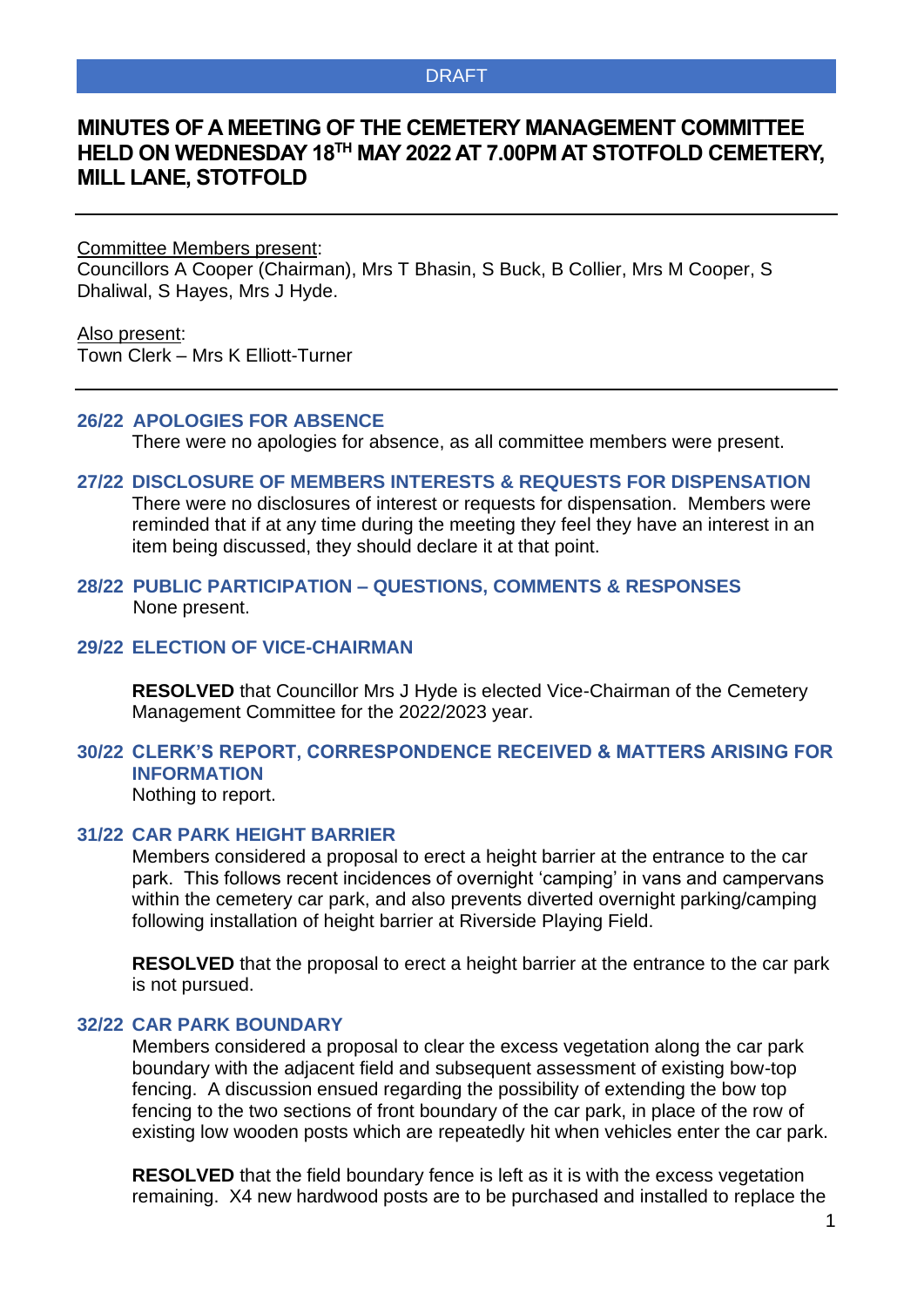existing old posts, with two kerbside protectors to be installed either side of the vehicle entrance – quotes for these to be presented to next meeting for consideration.

### **33/22 RESCIND PREVIOUS DECISION – MEMORIAL BENCH INSTALLATION FEE**

The decision made under minute 20/22 was based on incorrect information, in that the Handyman and Landscape Contractors in fact each charge £50 to install memorial benches at the cemetery, bringing the total installation charge to those requesting a bench to £150 which includes £50 for materials, rather than the incorrect information previously considered that both charge £100 each – to be met by those requesting the memorial bench.

Under Standing Order 9a, this committee makes a recommendation to council to amend the previous decision, as follows:

**RECOMMENDED** that previous decision contained within minute 20/22 is rescinded, with a new resolution to charge those requesting a memorial bench the sum of £150 installation fee (plus purchase of bench), which covers a £50 charge for each contractor, plus £50 materials.

## **34/22 BURNING AREA CLEARANCE**

Members considered a quote to clear excess debris from the burning area.

**RESOLVED** that the quote from G. Moore Haulage Ltd for £495 plus vat for an 8 wheel grab load is accepted. Funds from Maintenance & Repairs budget (404/41).

#### **35/22 MEMORIALS POLICY – FLOWERS AND VASES**

Members considered a report from the Clerk with the office's understanding as to how to deal with faded artificial flowers or those which have been blown around the cemetery, and empty vases/plant pots.

**RESOLVED** that the office's understanding as to how to deal with faded/broken artificial flowers, empty vases/plant pots and artificial flowers which have been blown around the cemetery is agreed by committee as correct.

# **36/22 WALKABOUT INSPECTION OF CEMETERY**

**RESOLVED** that the following works are carried out:

#### **Handyman**

- Reinforce/secure side posts of the Diana Memorial Garden rose arch
- Sweep out toilets

#### **Others**

• BT Openreach to repair/reinstate tar surfacing following recent cabling works at the vehicle entrance to the cemetery – side nearest car park, sealant strip is coming loose, and tarmac is breaking up

### Landscape Contractor

- Sycamore tree in car park raise crown
- Remove self-set Elder and Hawthorn on corner of car park